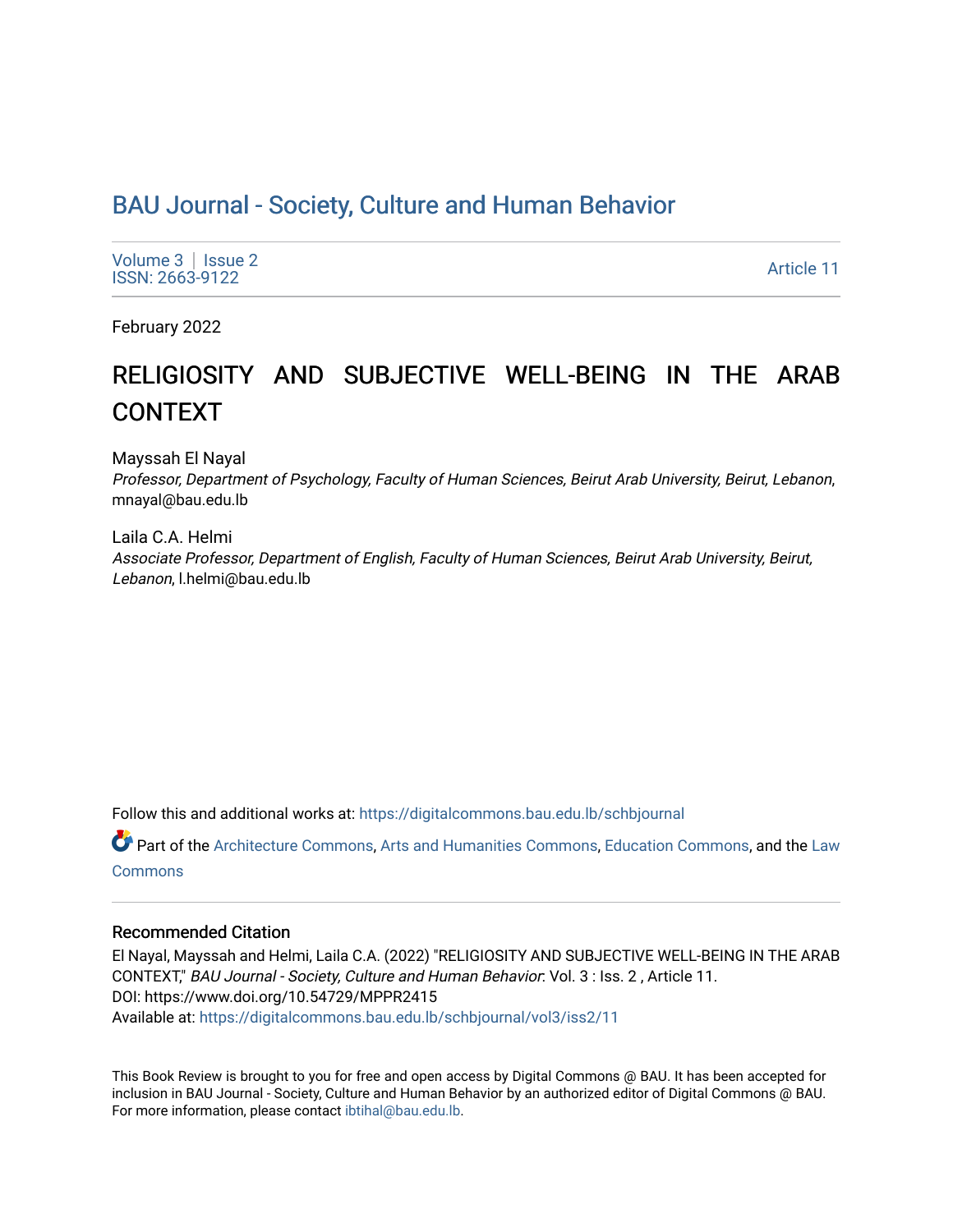## RELIGIOSITY AND SUBJECTIVE WELL-BEING IN THE ARAB CONTEXT

### Abstract

This is a quick review of Ahmed Abdel-Khalek's seminal collection of studies on religiosity and psychology, entitled Religiosity and Subjective Well-being in the Arab Context, publish in 2018 by Cambridge Scholars Publishing, UK. The review gives a quick introduction to the topic and proceeds to describe the contents of the work.

### Keywords

Religiosity, subjective well-being, personality, Muslims, Arab World